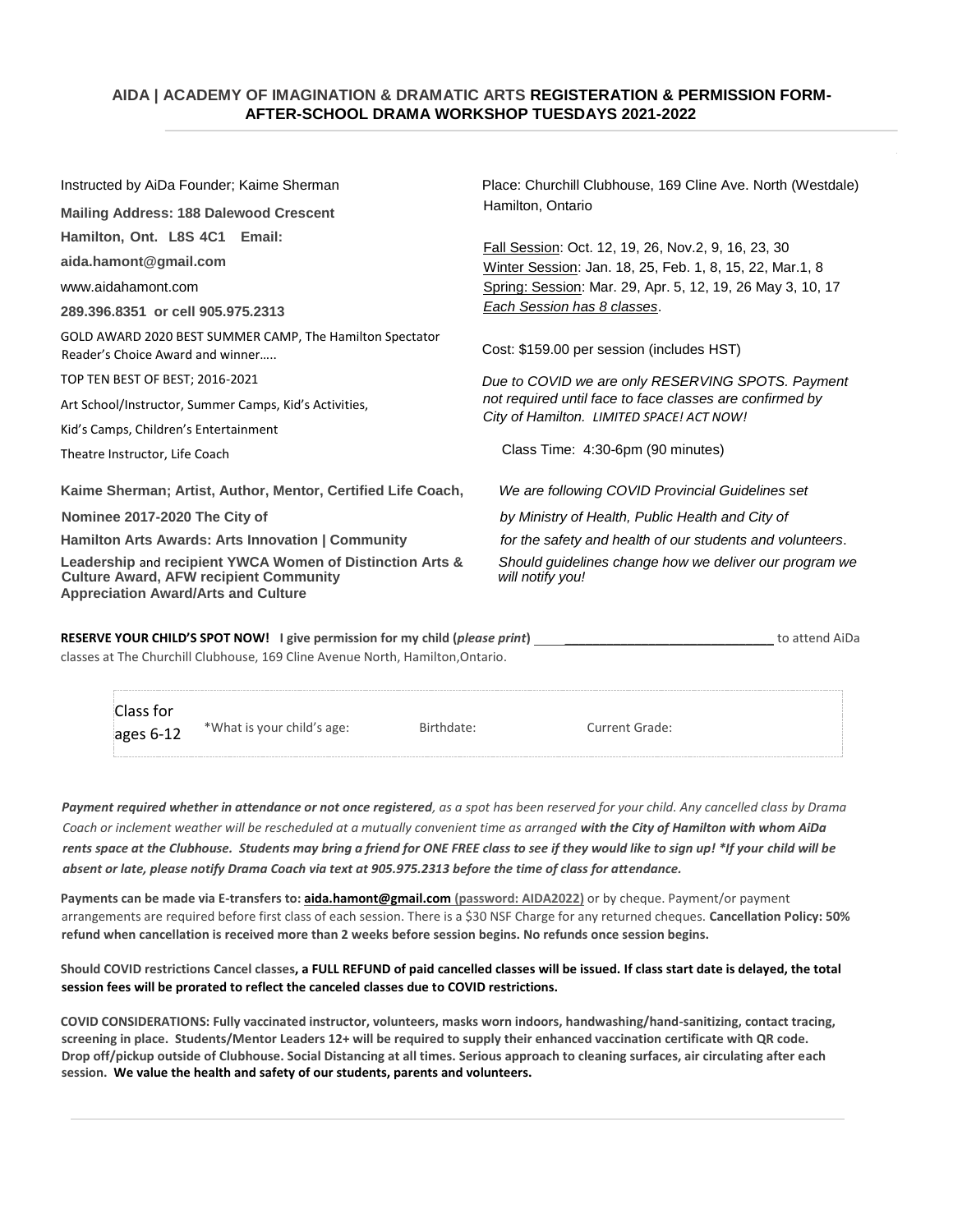## **Special instructions for my child: Any theater experience? Please share:**

\*Each child should come with a water bottle, comfy clothes & ready to have fun!  $\mathbb{\overline{B}}$ 

### **Has your child experienced, or are they currently experiencing, any of the following conditions?**

| ADHD/ADD                                                                                                                              | Yes:     | No: | Details: |      |     |  |
|---------------------------------------------------------------------------------------------------------------------------------------|----------|-----|----------|------|-----|--|
| Allergies                                                                                                                             | Yes:     | No: | Details: |      |     |  |
| Anxiety                                                                                                                               | Yes:     | No: | Details: |      |     |  |
| Asthma                                                                                                                                | Yes:     | No: | Details: |      |     |  |
| Epi-Pen                                                                                                                               | Yes:     | No: | Details: |      |     |  |
| Shyness:                                                                                                                              | Yes:     | No: | Details: |      |     |  |
| Mental Health issues                                                                                                                  | Yes:     | No: |          |      |     |  |
|                                                                                                                                       | Details: |     |          |      |     |  |
| <b>Behavioral Issues</b><br>If yes, describe what<br>accommodations work to aid in<br>your child's success within a<br>group setting: | Yes:     | No: | Details: |      |     |  |
| Hearing problems                                                                                                                      | Yes:     | No: | Details: |      |     |  |
| Vision problems                                                                                                                       | Yes:     | No: | Details: |      |     |  |
| <b>Eating Disorder</b>                                                                                                                | Yes:     | No: | Details: |      |     |  |
| Physical injury or pain                                                                                                               | Yes:     | No: | Details: |      |     |  |
| Require any medication                                                                                                                |          |     |          |      |     |  |
| While at class or camp                                                                                                                | Yes:     | No: | Details: |      |     |  |
| Has your child ever been bullied? If so, how has this affected your child?                                                            |          |     |          | Yes: | No: |  |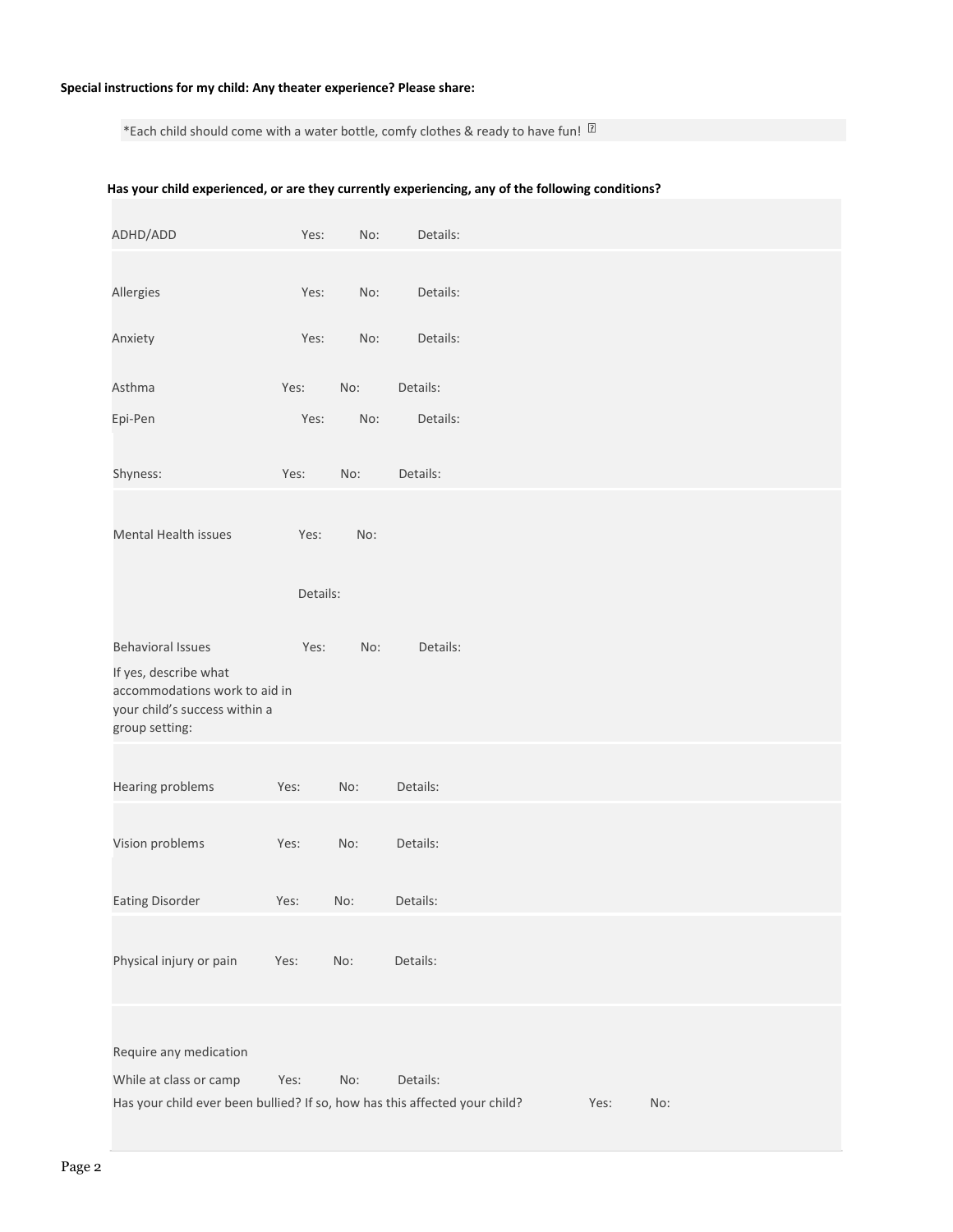| Has your child ever been bullied? If so, how has this affected your child? |      |     |
|----------------------------------------------------------------------------|------|-----|
| And how might we assist, to ensure a positive experience moving forward.   | Yes: | No: |

| <b>Emergency contact for (Student -Please print)</b> | Permission for emergency treatment if |
|------------------------------------------------------|---------------------------------------|
| necessary:                                           |                                       |

\_\_\_\_\_\_\_\_\_\_\_\_\_\_\_\_\_\_\_\_\_\_\_\_\_\_\_\_\_\_\_\_\_\_\_\_\_\_\_\_\_\_\_\_\_\_\_\_\_\_\_\_\_\_\_\_\_\_\_\_\_\_\_\_\_\_\_\_\_\_\_\_\_\_\_\_\_\_\_\_\_\_\_\_\_\_\_\_\_

Full Name Parent and/or Guardian to student Contacts/Cell Numbers

## PLEASE PRINT!

List of contacts (Name & Cell Numbers)

| Doctor + Phone            |                              |
|---------------------------|------------------------------|
|                           |                              |
|                           |                              |
|                           |                              |
| <b>Health Card Number</b> |                              |
|                           | Signature Parent/Guardian: _ |

\_\_\_\_\_\_\_\_\_\_\_\_\_\_\_\_\_\_\_\_\_\_\_\_\_\_\_\_\_\_\_\_\_\_\_\_\_\_\_\_\_\_\_\_\_\_\_\_\_\_\_\_\_\_\_\_\_\_\_\_\_\_\_\_\_\_\_\_\_\_\_\_\_\_\_\_\_\_\_\_\_\_\_\_\_\_\_\_\_\_\_\_\_\_\_\_\_\_\_\_\_\_ \_\_\_\_\_\_\_\_\_\_\_\_\_\_\_\_\_\_\_\_\_\_\_\_\_\_\_\_\_\_\_\_\_\_\_\_\_\_\_\_\_\_\_\_\_\_\_\_\_\_\_\_\_\_\_\_\_\_\_\_\_\_\_\_\_\_\_\_\_\_\_\_\_\_\_\_\_\_\_\_\_\_\_\_\_\_\_\_\_\_\_\_\_\_\_\_\_\_\_\_\_\_

### **Participant's Release Form for Emergency Treatment IF Parent or Guardian CANNOT be reached:**

I am the parent or legal guardian of\_\_\_\_\_\_\_\_\_\_\_\_\_\_\_\_\_\_\_\_\_\_\_\_\_\_\_\_\_\_\_\_\_\_\_\_(the student)\_\_\_\_\_\_\_\_\_\_\_\_\_\_\_\_\_\_\_\_\_\_\_\_\_\_\_\_\_\_\_\_\_ who is under 18 years of age, and desire that the student participate in the full program activities of AIDA-Academy of Imagination & Dramatic Arts programming. I acknowledge there may be a risk in participating in activities and I therefore will not hold AIDA or instructors responsible for any injury, sickness or accident to the student and for any loss or damage to personal property resulting from the student participating in the activities. I also give the instructors of AIDA permission to secure medical treatment beyond first aid, should medical attention be required. I hereby release AIDA-Academy of Imagination & Dramatic Arts and it's instructors from any and all claims for libel and invasion of privacy in connection to participating.

PRINTED NAME & SIGNATURE OF PARENT OR LEGAL GUARDIAN (if student is under 18 yrs. of age)

\_\_\_\_\_\_\_\_\_\_\_\_\_\_\_\_\_\_\_\_\_\_\_\_\_\_\_\_\_\_\_\_\_\_\_\_\_\_\_\_\_\_\_\_\_\_\_\_ DATE\_\_\_\_\_\_\_\_\_\_\_\_\_\_\_\_\_\_\_\_\_\_\_\_\_\_\_\_\_\_\_\_\_\_\_\_\_\_\_\_\_\_\_\_\_\_\_\_\_\_\_\_\_\_\_